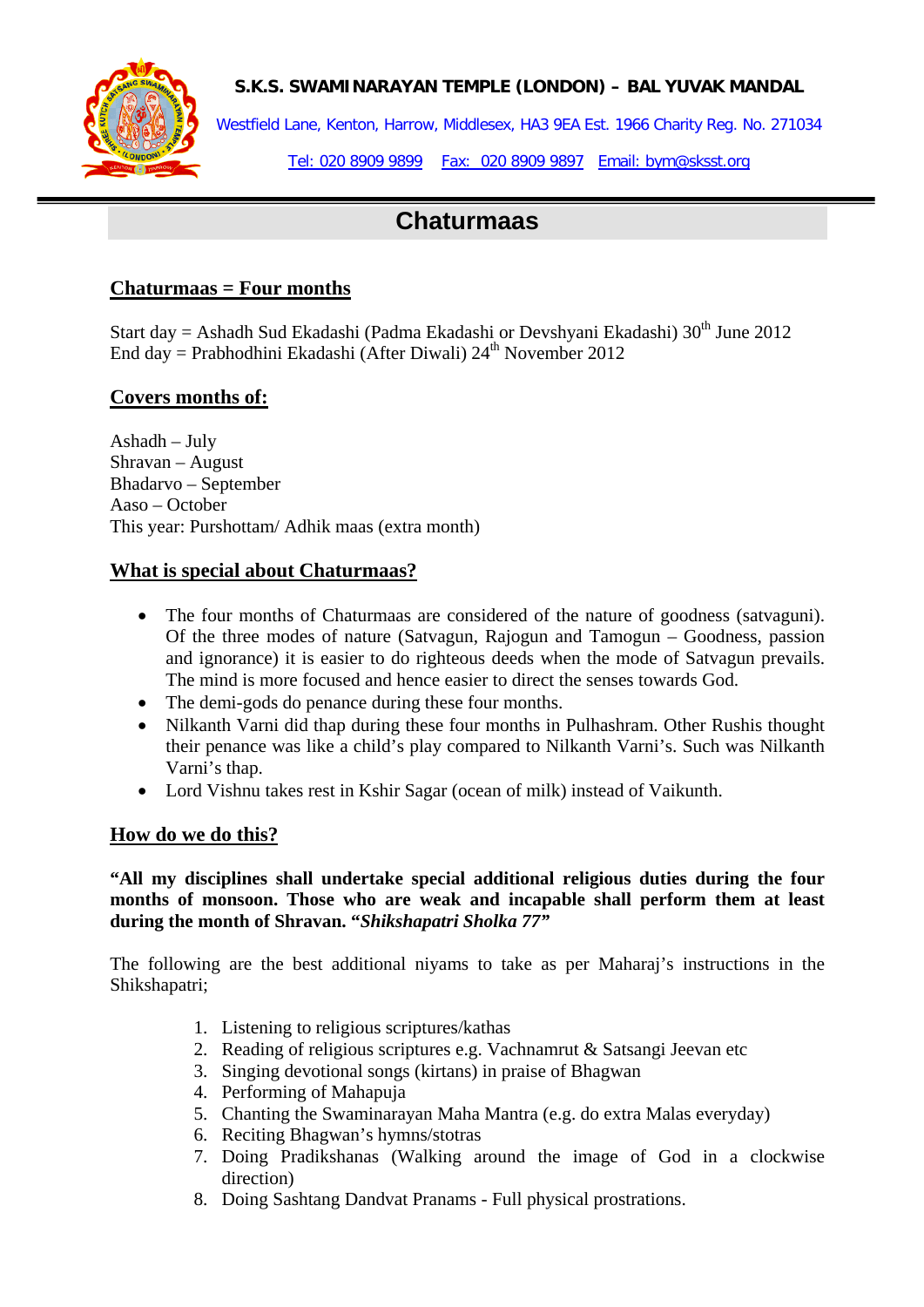

### **S.K.S. SWAMINARAYAN TEMPLE (LONDON) – BAL YUVAK MANDAL**

Westfield Lane, Kenton, Harrow, Middlesex, HA3 9EA Est. 1966 Charity Reg. No. 271034 Tel: 020 8909 9899 Fax: 020 8909 9897 Email: bym@sksst.org

Maharaj says that these are the BEST niyams to take; as there is direct close contact with God in all these niyams. We are instructed by the Shikshapatri to take at least one of these niyams.

There are other niyams one could take in addition to these niyams, such as those listed in the attached sheet.

## **What do we get out of observing chaturmaas?**

The special observances for chaturmaas should be practised with maximum devotion to God. These practises should not be undertaken to expect fruits of any kind but only to please Lord Swaminarayan.

Observing a niyam during chaturmass takes us closer to God. We are also following two shloks in the Shikshapatri if we do so.

#### **Possible Niyams to take:**

- 1 extra Mala every day
- 5 extra Danvats every day
- 5 extra Pradakshinas every day
- Do extra Maansi Puja that you are not doing
- Chant 1 minute Dhun every day
- Sing 1 kirtan every day
- Sing Chesta every day
- Chant 108 names of Bhagwan everyday
- Read 1 Vachnamrut or 1 paragraph every day
- Read 1 chapter of any other scripture every day.
- Complete 1 whole scripture during Chatur Maas.
- Listen to Katha everyday, be it 5 minutes or 1 hour.
- Listen to Kirtans everyday, be it 5 minutes or 1 hour.
- Go to Mandir every day.
- For students going to Mandir everday just for Shravan Month only
- Doing Darshan every day online